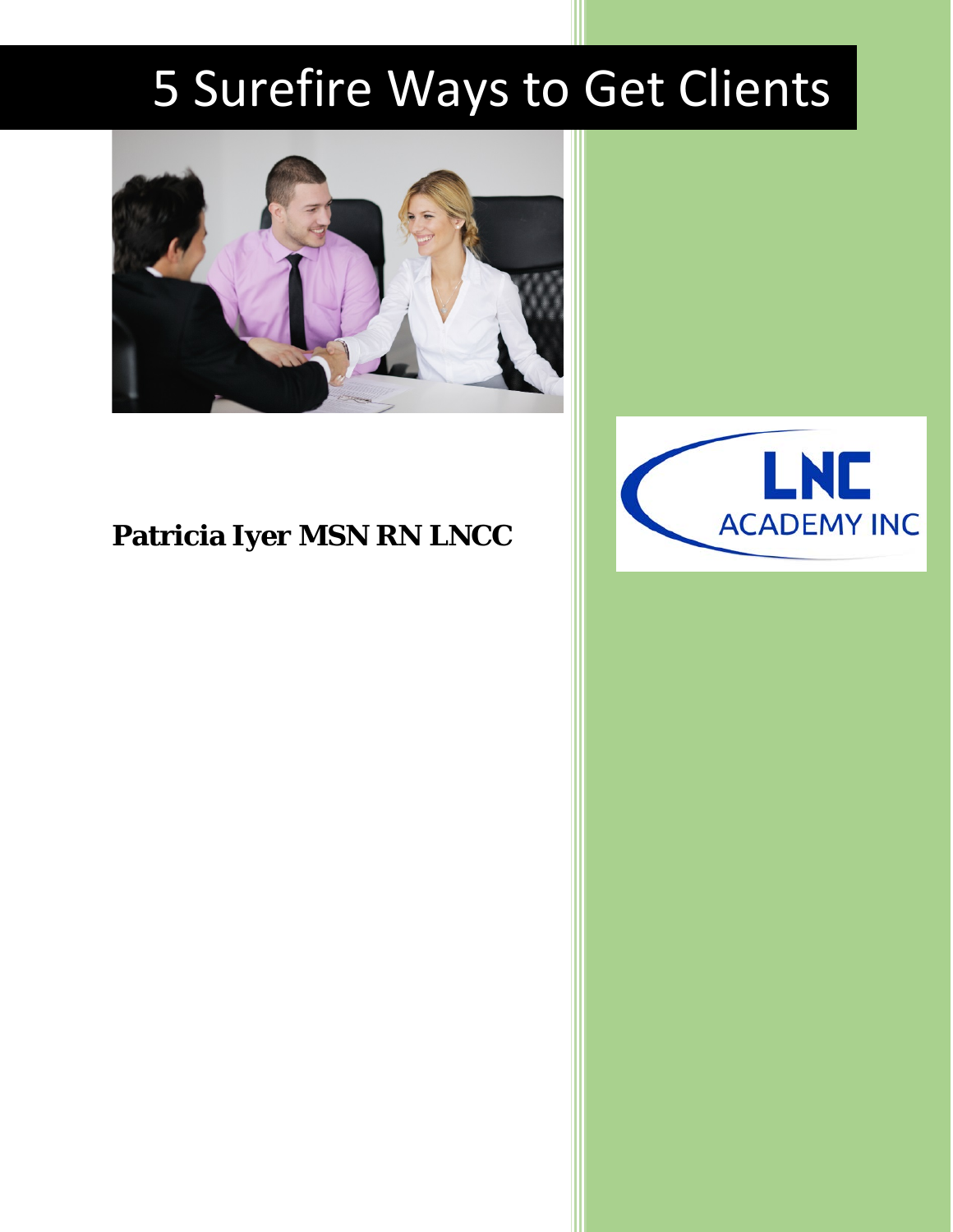## **5 Surefire Ways to Get Clients**

You've completed an expensive legal nurse consulting training program. You're eager to get clients. How do you get work? These tips apply whether you are fresh out of a program or have been working with attorneys for a while.



#### **1. Ask for referrals**

Tell everyone you know, and I mean everyone, that you are in business as a legal nurse consultant. You never know who your friends, neighbors, and acquaintances know. One of my coaching clients in the LNC Academy Inc [\(www.LNCAcademyinc.com\)](http://www.lncacademyinc.com/) got two referrals from a trip to see her dentist: one from the receptionist, and another from a man waiting to have his teeth cleaned who overheard the conversation! She happily handed out business cards. Take your business cards everywhere.

People who like, know and trust you are most apt to want to help you by connecting you with a person who may be able to use your services.

This is a step by step process for obtaining referrals from others:

- Explain what a legal nurse consultant does (many people have never heard the term before) to your contact. Make it simple: "A legal nurse consultant helps attorneys whenever there are cases involving medical issues."
- Define your ideal client. "I work with attorneys who handle personal injury cases, like car crashes, or medical malpractice cases."
- Ask for a referral to an attorney who fits your profile of your ideal client. You may ask your contact to call or email the attorney.
- Here is a sample template for an email, modified from David Newman, author of *Do It Marketing*. (Ask your referral source to copy you on the email.) "I want to introduce you to (your name), a legal nurse consultant who helps attorneys with their medical cases to help them decipher the medical issues. After meeting with (your name), you may discover that using her/his services makes sense and could be of great value to your law practice. I suggested that you would be a great person to meet and might be open to having a phone call to see if this could be a good fit for you. Based on what I know about (your name), this could be well worth your time. Thanks in advance for considering this. You may reach (your name) at (phone and email). I am sharing with (your name) your phone number also. I'll leave it to you two to connect."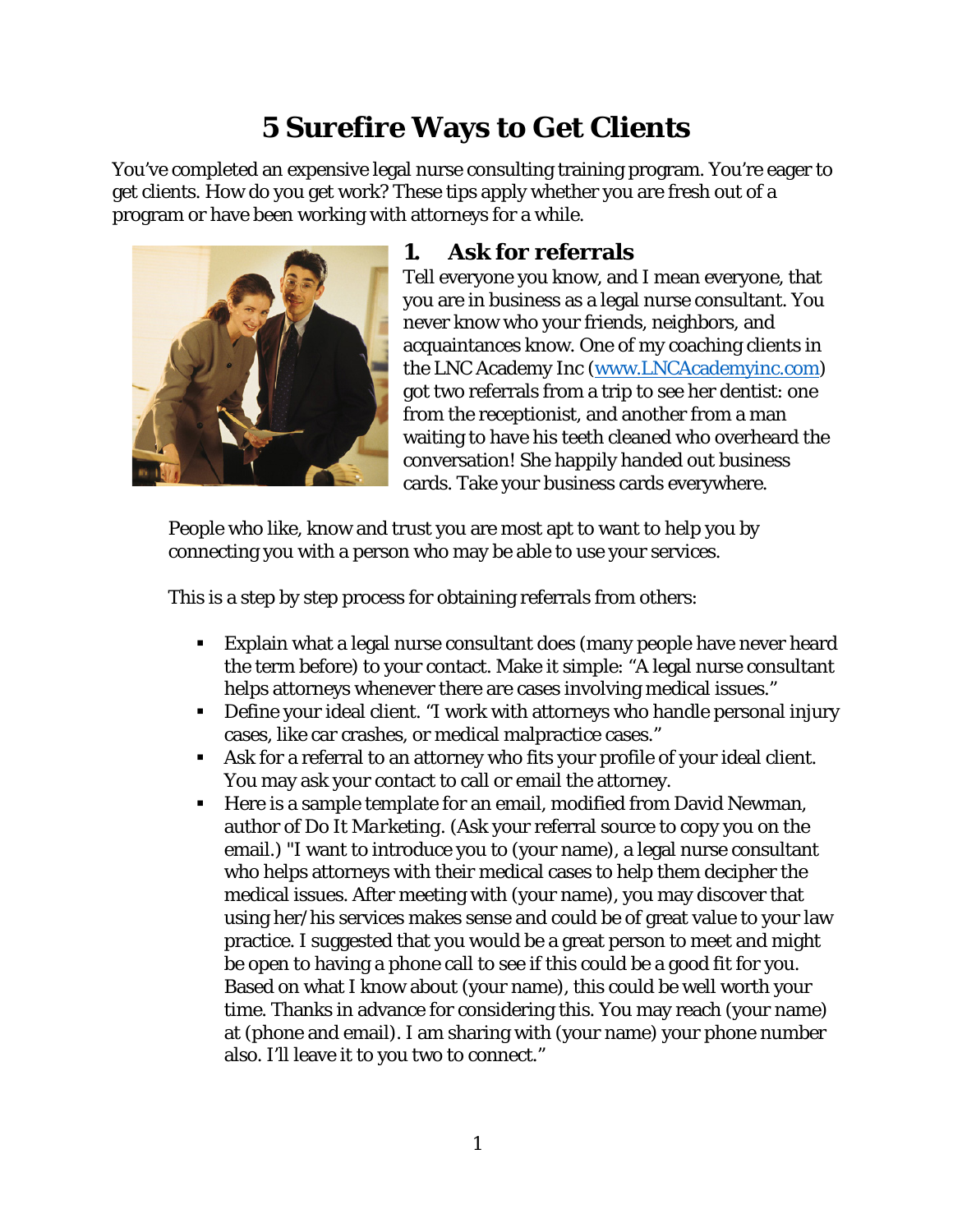- Follow up. Contact the attorney after your referral source has made the introduction. When you call, let the receptionist know you are contacting the attorney at the suggestion of (name of your referral source).
- If the attorney is not available, leave a voice mail message: "Hi, I am (your name), a legal nurse consultant who helps attorneys gain mastery of the medical issues in their cases. (Your referral source's name) suggested I contact you to see if my services would be a good fit for your needs. I'd love to send you some materials but want to be sure they would be welcome. Please call me back so we can discuss this. The best time to reach me is…My phone number is …" (Say your phone number slowly and repeat it.)
- If you don't hear back from the attorney, follow up 2-3 more times, and then move on. You don't want to be a pest.
- If you do hear from the attorney, discuss the benefits of using your services, and listen for the next step.

#### **2. Have an attractive website**

The chances are very high that an attorney is going to look on the internet for your website as a preliminary step in getting to know more about you. The referred attorney may look you up before ever picking up the phone. Not having a website puts you at a huge disadvantage. You are missing out on the opportunity to be contacted by attorneys who are searching for assistance.



The availability of Word Press has changed the game that web designers used to play. They used to have complete control of the process of designing and updating sites, and charged hefty fees for making minor changes. Word Press is a platform that allows you to create and update your website.

I recommend that you engage a web designer to set up your site and make sure that the components are properly installed. There are a few tricky aspects of setting up a site that are best left to a Word Press expert.

Once your site is established, work with the web designer to create a site that has at a minimum these pages:

- **Benefits of working with you**
- **Services**
- About you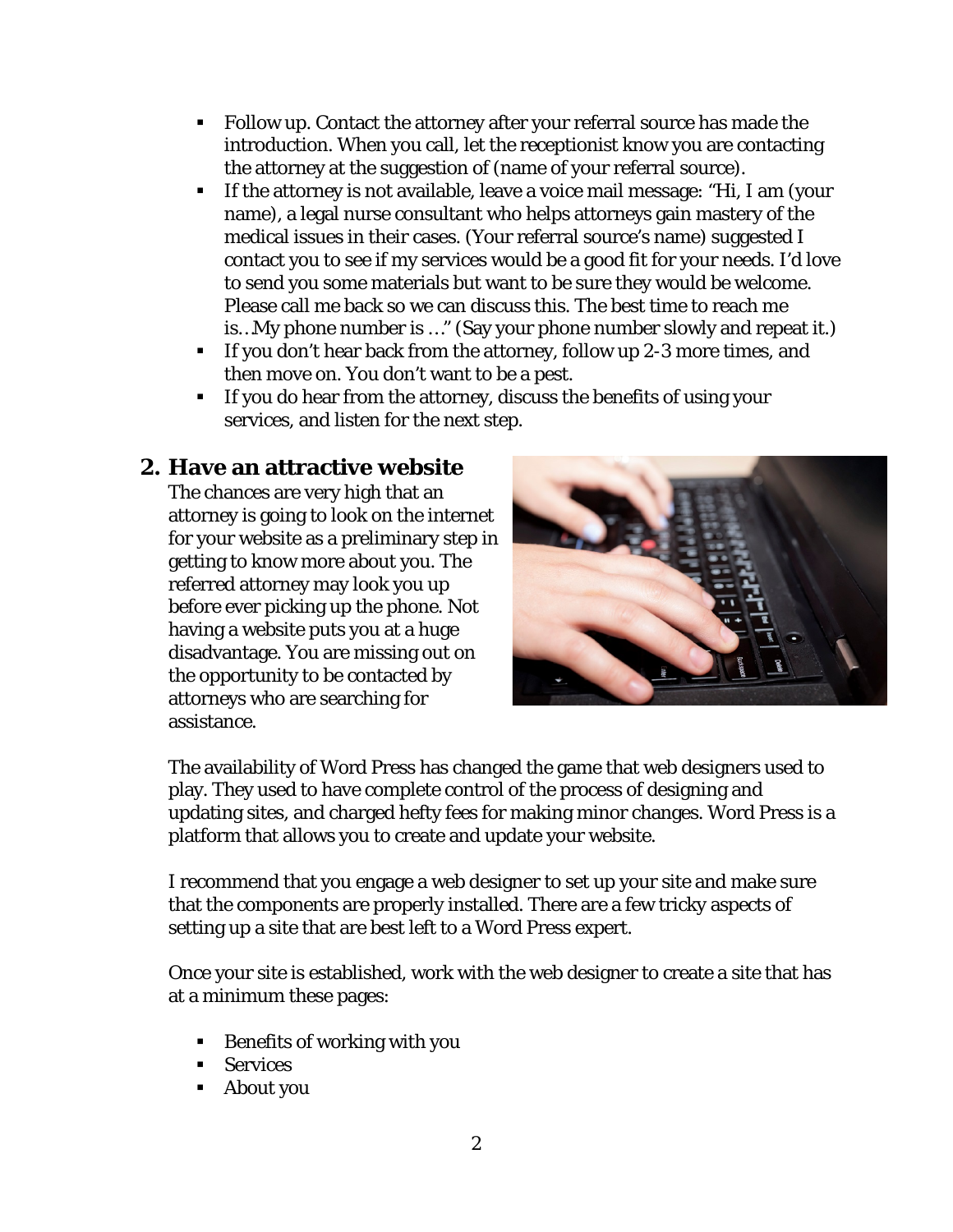- Blog
- Contact form
- Opt in form

Use your site to demonstrate your expertise. Your blog is an ideal place to share your knowledge and provide value to your visitor. An opt in form allows you to collect the name and email of your visitors so you can provide them with something free, and stay in touch with them.



#### **3. Get to know who are the preeminent attorneys in the area in which you are marketing**

You can find prominent local attorneys by subscribing to a newspaper geared to attorneys or watching local news. These leads are not available in all areas. Martindale Hubbell offers a free service that allows you to search for specific attorneys or in a specific geographic area. The [www.martindale.com](http://www.martindale.com/) website allows you to narrow your search down to a specific type of attorney in a specific city.

For example, let's say you want to locate personal

injury attorneys in Milwaukee, WI.

- Click on the tab called "People" in the center of the screen.
- Type in Milwaukee, WI.
- This will give you 5,220 names.
- Click on the side bar option of "personal injury" under the category of "practice area". This narrows the list to 309 names.
- Note that you will see the attorney's name, practice areas, rating (in some cases) and often a website link.
- Martindale sorts the attorneys so that those with prominent ratings appear first:
	- o **AV Preeminent**® (4.5-5.0) AV Preeminent® is a significant rating accomplishment - a testament to the fact that a lawyer's peers rank him or her at the highest level of professional excellence.
	- o **BV Distinguished**® (3.0-4.4) BV Distinguished® is an excellent rating for a lawyer with some experience. A widely respected mark of achievement, it differentiates a lawyer from his or her competition.
	- o **Rated** (1.0-2.9) The Peer Review Rated designation demonstrates that the lawyer has met the very high criteria of General Ethical Standing.
- Get more information about the rating here: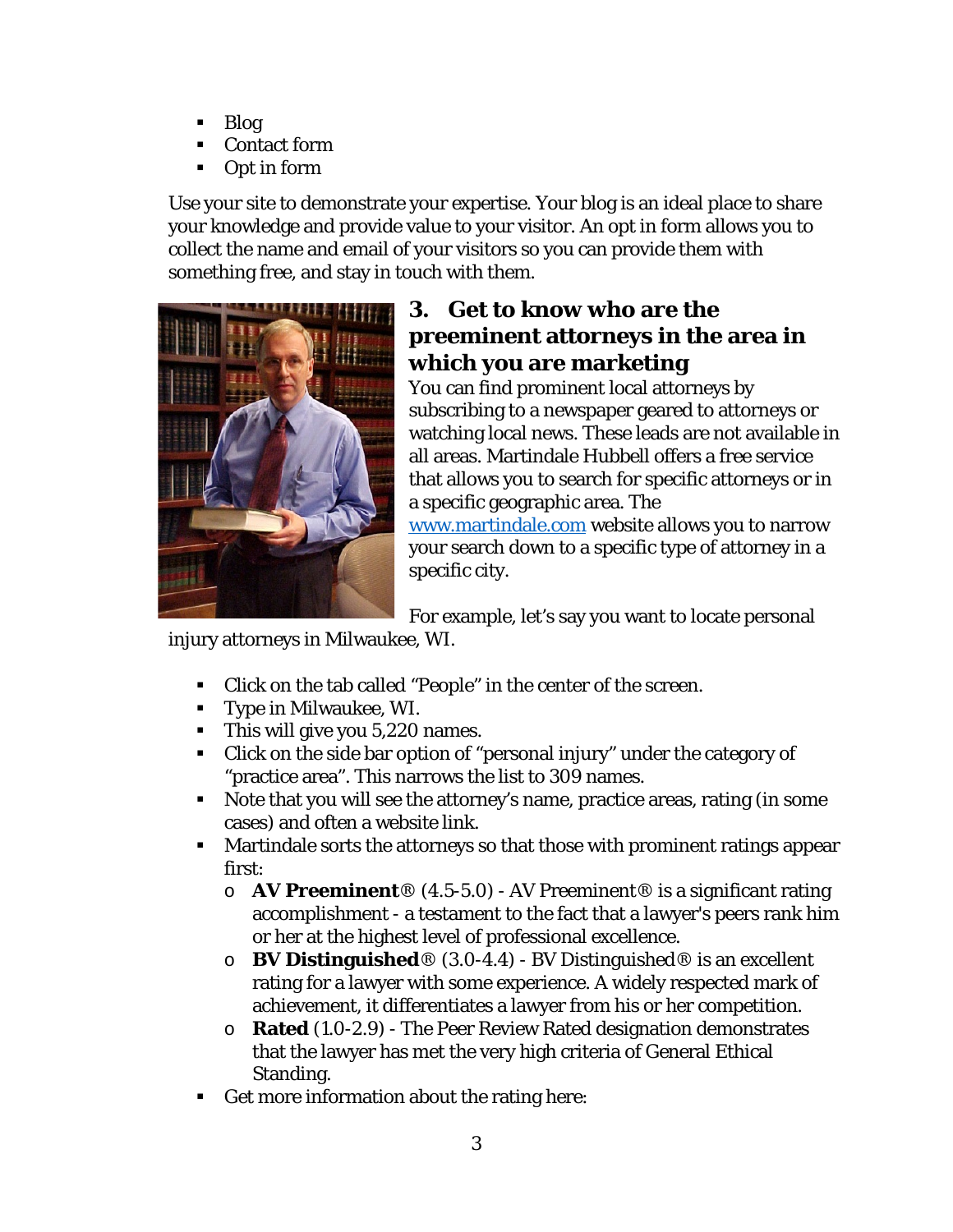#### [http://www.martindale.com/Products\\_and\\_Services/Peer\\_Review\\_Ratings.aspx](http://www.martindale.com/Products_and_Services/Peer_Review_Ratings.aspx)

- Go to the attorney's website address to learn more about the attorney's practice areas. You'll use this knowledge when you contact or meet the attorney.
- Create a list of attorneys you want to meet.

#### 4. **Exhibit at a local trial lawyers' conference**

I built a legal nurse consulting business with sales of 7 figures through exhibiting at attorney conferences/trade shows. You can use this strategy to obtain a stream of new customers, solidify relationships with existing ones, and help you better understand the thinking of attorneys.



You can reach seven times more prospects at a trade show than you can through any other type of marketing, except by making calls at law firms. You'd have to call on a lot of law firms in an extended period of time to equal the number of people that you can meet at one conference.

Both defense and plaintiff attorneys attend conferences. You may encounter both defense and plaintiff attorneys at the same conference.

The Defense Research Institute is the national association for defense attorneys. The American Association for Justice is a national association for plaintiff attorneys. Local bar association meetings which focus on medical topics may be useful for your exhibiting, but annual bar association meetings tend to have too varied of an audience. Any attorney licensed in the state may attend, and many have no involvement with medical cases. Do an internet search to locate other groups of trial attorneys. Determine which organizations welcome exhibitors at their conferences.

Exhibiting space at the larger, more popular conferences is booked months in advance. Look at the association websites for upcoming programs and start making calls to ask about space availability and costs.

Remember those attorneys you looked up on Martindale? Study pictures. While you are exhibiting, watch for these prominent attorneys to come through the exhibit area. Get to know the other exhibitors and ask for an introduction to the people on your list.